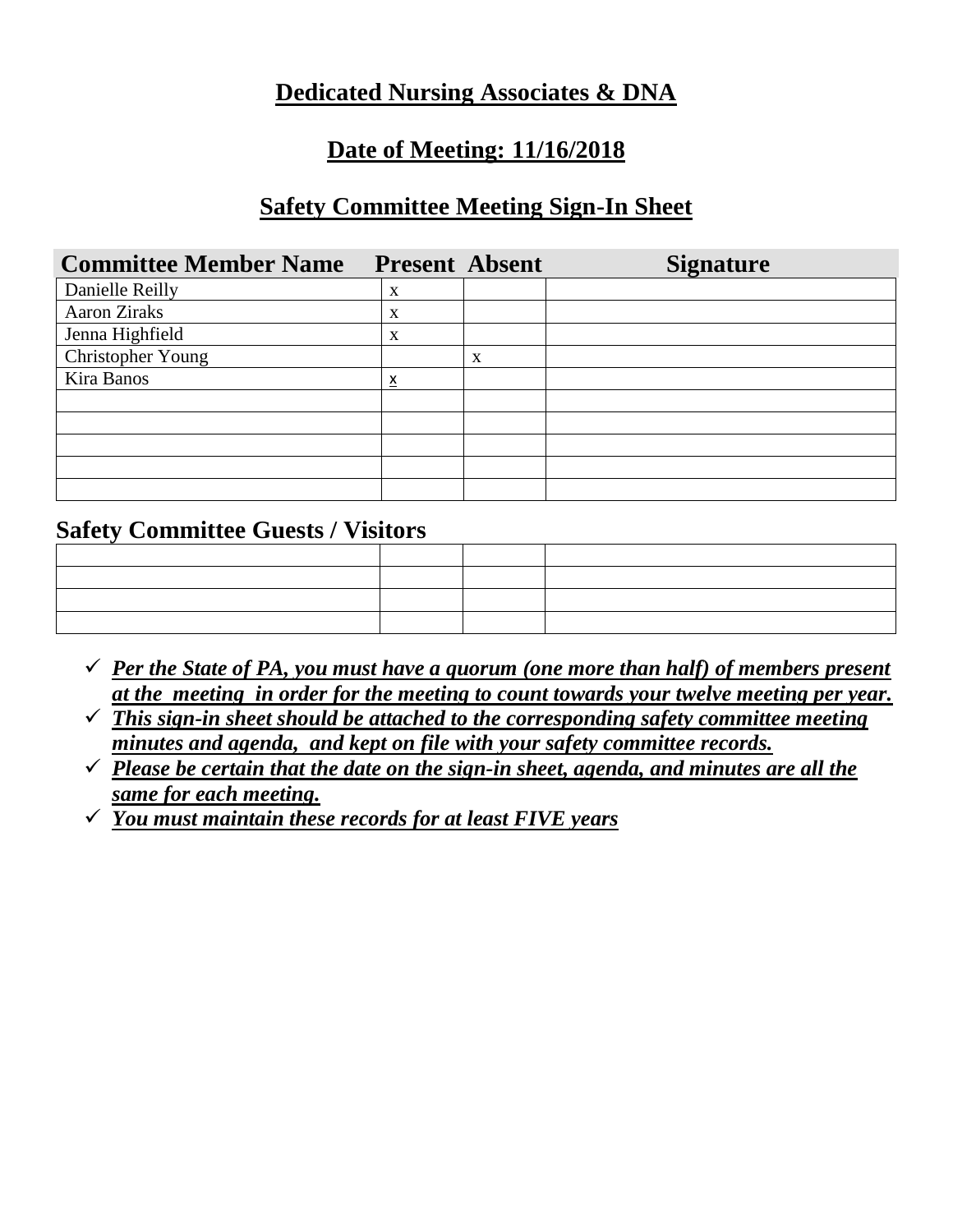# **Dedicated Nursing Associates & DNA Safety Committee Meeting Minutes**

**Date Of Meeting**: 11/16/2018

**Time of Meeting:** *11:00 am*

**Location of Meeting:** *Corporate Office - 6536 William Penn Hwy Rt 22, Delmont, PA 15626*

- **1. Roll Call**
- **2. Review agenda for this meeting.**
- **3. Review and approve last month's meeting minutes.**
- **4. Review of workplace accidents that have occurred since the last meeting; discuss contributing cause, root cause, and corrective actions.**
- **5. Review the status of old business and the committee's suggested corrective actions.**
	- $\checkmark$  Article on weather related accident prevention is it on the website?
	- ✓ **Aaron and Chris talk with managers about professional boundaries so they can follow up with their employees**
- **6. Round table discussion – New Business**
	- ✓ **Article on Bed sores – suggested topic to put on website**
	- ✓ **Discuss workers comp issues and go over ones that are consistently happening**
	- ✓ **Next Member to come up with next topics for discussion**
	- ✓ **Walkthroughs due for next meeting**
- **7. Recommendations to management**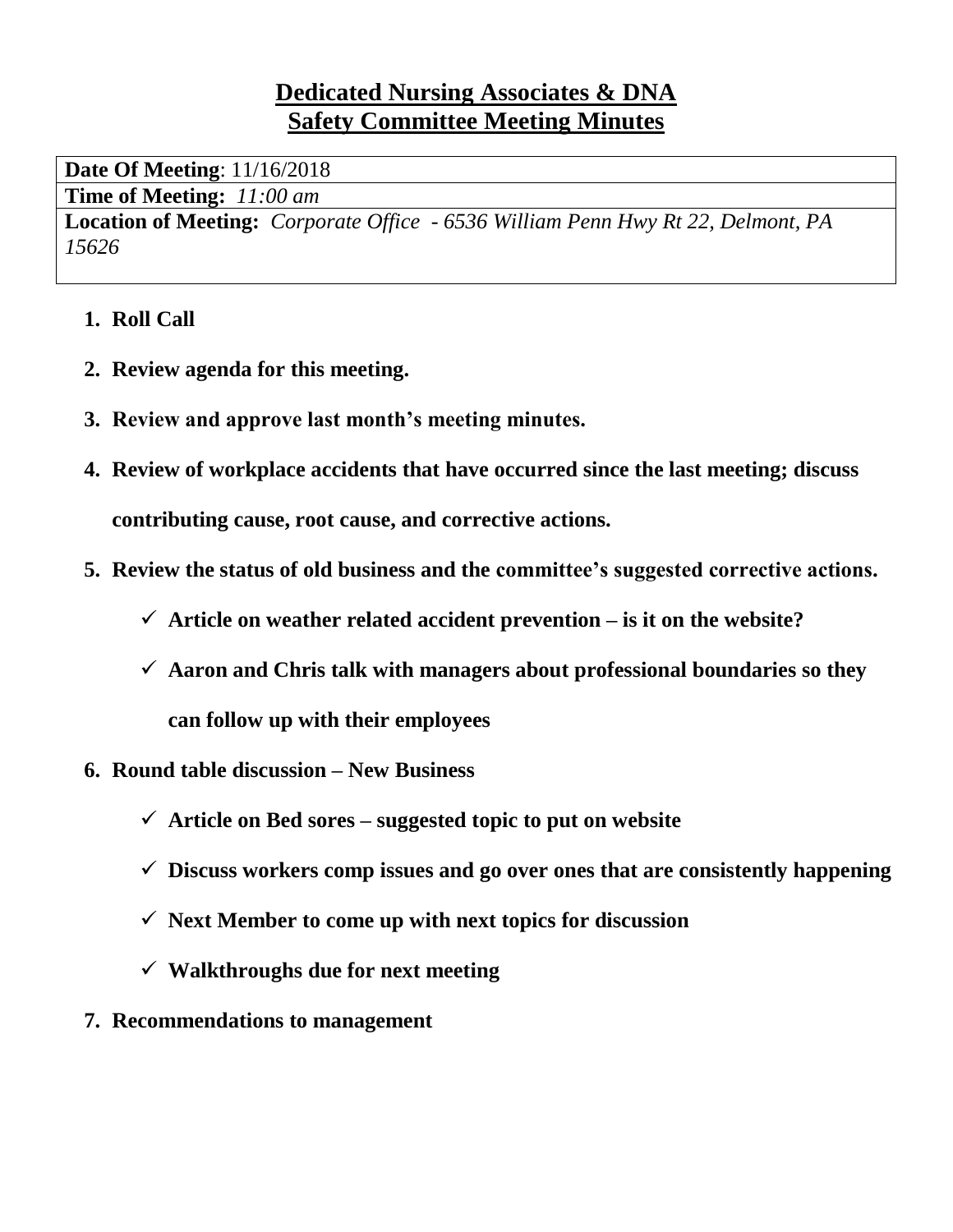# **Dedicated Nursing Associates & DNA Safety Committee Minutes**

**Meeting Date: 11/16/18**

**Time meeting started**: *11:00 am*

**Meeting Chairperson: Danielle Reilly**

| <b>Present</b>      | <b>Absent</b> |
|---------------------|---------------|
| Danielle Reilly     |               |
| <b>Aaron Ziraks</b> |               |
| <b>Chris Young</b>  | Chris Young   |
| Jenna Highfield     |               |
| Kira Banos          |               |
|                     |               |
|                     |               |
|                     |               |
|                     |               |
|                     |               |

Agenda for today's meeting was reviewed by all members: <u>xYes No</u>

**Previous meeting minutes from (10/2018) were read and approved: xYes No** 

#### **Review of Accidents/Incidents Since the Last Meeting (employee, non-employee, vehicle accidents, near misses, property, & other)**

| Date:    | <b>Cause / Description:</b>                                 | <b>Corrective Action:</b>                                 |
|----------|-------------------------------------------------------------|-----------------------------------------------------------|
| 10/3/18  | Injured back while trying to roll a<br>patient over         | Talk to her about proper body mechanics                   |
| 10/4/18  | Combative patient punched her in<br>the throat              | Talk to her about de-escalating hostile residents         |
| 10/5/18  | Was smacked in the face and fell<br>backwards on the ground | Talk to her about de-escalating hostile residents         |
| 10/17/18 | Lower back strain from lifting<br>wheelchair                | Talk to her about proper body mechanics                   |
| 10/25/18 | Hand got twisted when patient sat on<br>it                  | Talk to her about being more aware of her<br>surroundings |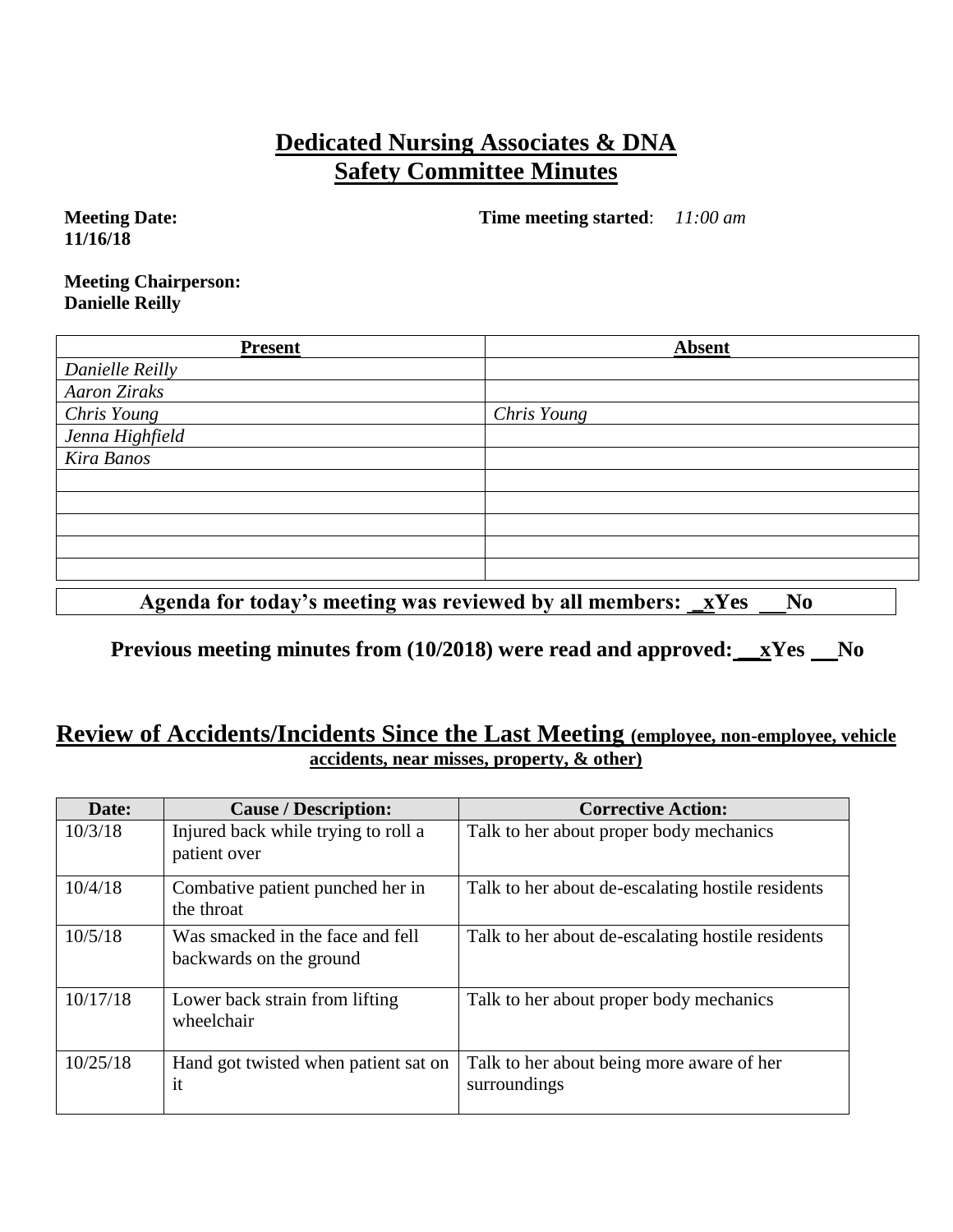| 10/30/18 | Right knee slammed against back of<br>wheel chair | Talk to her about being more aware of her<br>surroundings |
|----------|---------------------------------------------------|-----------------------------------------------------------|
|          |                                                   |                                                           |

## **Status / Progress of Uncompleted Old Business**

| <b>Old Business Item:</b>  | <b>Updates:</b>     |
|----------------------------|---------------------|
| Article on weather related | It's on the website |
| accidentson website        |                     |
| Aaron and Chris talking to | They did            |
| managers about article     |                     |
|                            |                     |
|                            |                     |

# **New Business (Round Table Discussion)**

| <b>Committee</b><br><b>Member Name:</b> | <b>Topic / Hazard Identified:</b> | <b>Responsibility Assigned To Whom</b><br>& Action To Be Taken: |
|-----------------------------------------|-----------------------------------|-----------------------------------------------------------------|
|                                         |                                   |                                                                 |
| Danielle                                | <b>Bed sores article</b>          | done                                                            |
| Group                                   | Discuss new incidents             | Did                                                             |
| Aaron and Chris                         | Walkthroughs                      | Will complete them by next meeting                              |
|                                         |                                   |                                                                 |
|                                         |                                   |                                                                 |
|                                         |                                   |                                                                 |

# **Other Reports or Guest Speakers**

| <b>Guest Name:</b> | <b>Topic Discussed / Presented to the Group</b> |
|--------------------|-------------------------------------------------|
|                    |                                                 |

| Meeting Adjourned:                            | $11:27$ am               |
|-----------------------------------------------|--------------------------|
| Next Meeting:                                 | <b>December 21, 2018</b> |
| Meeting Minutes Completed By: Danielle Reilly |                          |

 $\checkmark$  *A copy of these minutes & the agenda should be distributed to all company employees, or posted where all employees have access to them.*